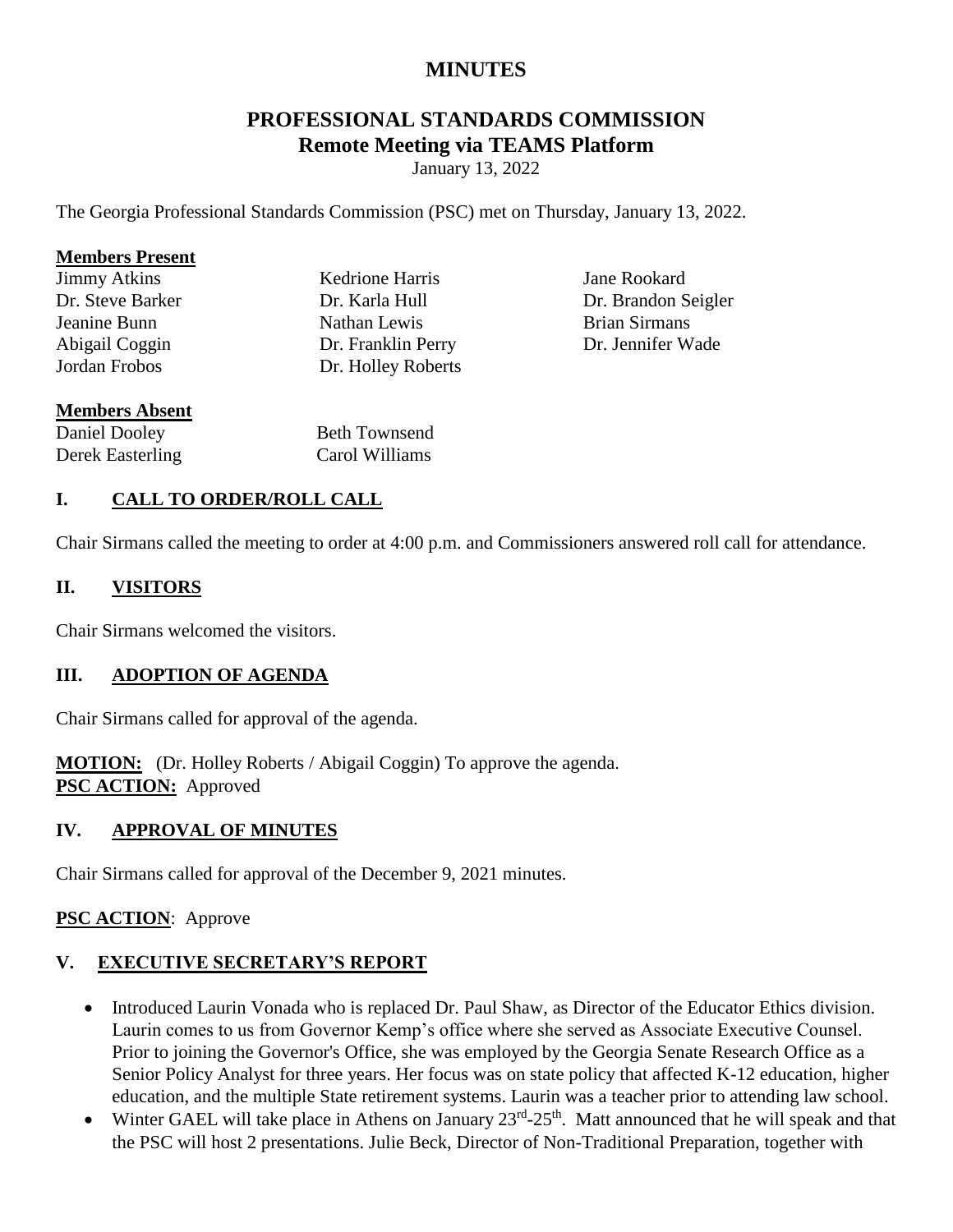> Jane Evans from Chattahoochee-Flint RESA and Michele Dugan from Forsyth County Schools will host a session on innovation in teacher preparation, professional development and support. Anne Marie Fenton, Director of Rules Management and Assessment, together with the Directors of Middle GA RESA, Oconee RESA, and First District RESA will host a session on the Paraprofessional Ethics Modules.

# **VI. CHAIR REPORT**

Chair Brian Sirmans welcomed Laurin Vonada to the GaPSC.

He spoke briefly about Governor Brian Kemp's State of the State address before the General Assembly that was given earlier today. Governor Kemp touched on a variety of issues, and it was clear that education was one of his main concerns. Brian expressed his appreciation for all that Governor Kemp is doing for educators and students in Georgia.

He reminded Commissioners to complete their Affidavit for Public Office. The Executive Director and members of state Boards and Commissions are required to electronically file an annual Affidavit confirming that they have taken no official action which had a material effect on such public officer's private financial or business interests in the previous calendar year. This affidavit must be filed on or before January 31 of each year. He reminded them the Georgia Finance Campaign has a new system for filing.

# **VII. RULES ADOPTION**

Anne Marie Fenton presented the rules for initiation. There is one Educator Preparation rule, Rule 505-3-.29 Science Education Program rule, for Commissioners consideration to initiate to align the rule with current standards published by National Science Teaching Association/Association for Science Teacher Education standards (2020) and A Framework for K-12 Science Education – Practices, Crosscutting Concepts, and Core Ideas (2012).

If initiated today and after a 30 day public comment period, the rule will be scheduled for your adoption consideration at the March 10<sup>th</sup> Commission meeting, and if adopted will become effective April 15, 2022.

**MOTION:** (Abigail Coggin / Jane Rookard) To (1) repeal the current rule in Chapter 505-3- Educator Preparation Rules, effective April 15, 2022, as follows: 505-3-.29; and (2) initiate the current rule in Chapter 505-3- Educator Preparation Rules, effective April 15, 2022, as follows: 505-3-.29. **PSC ACTION:** Approved

# **VIII. COMMITTEE REPORTS**

# **A. Ethics and Professional Conduct --Recommendations and Actions on Cases**

Dr. Franklin Perry gave a preliminary review of the Cases.

1. Dr. Perry reported that the Committee reviewed 51 *Probable Cause* cases during January 13, 2022, meeting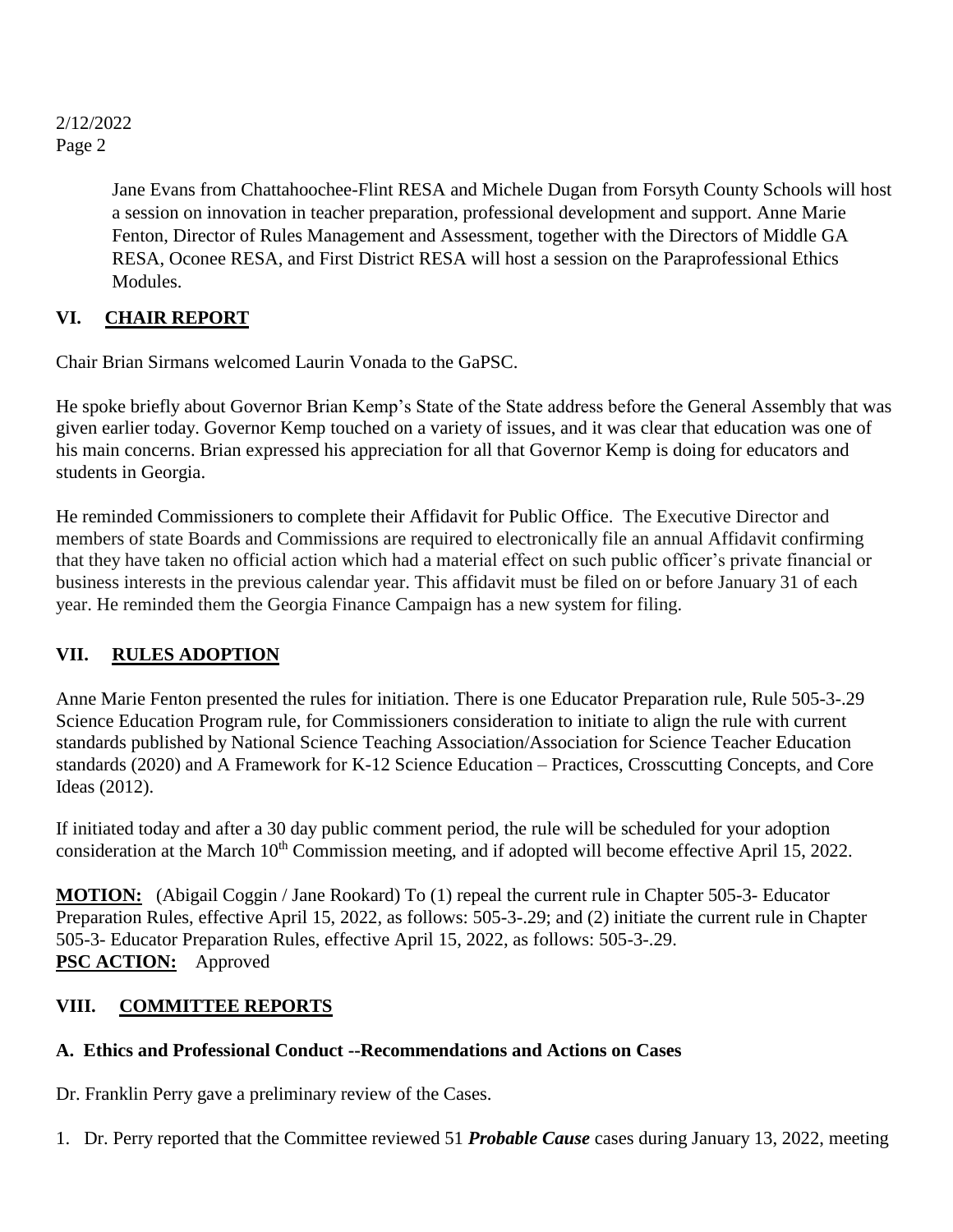and brought the following recommendations on behalf of the committee:

| <b>CASE</b>    | <b>STANDARDS VIOLATED</b>                             | <b>RECOMMENDATION</b> | <b>EERC</b><br><b>RECOMMENDATION</b> |
|----------------|-------------------------------------------------------|-----------------------|--------------------------------------|
| 20-10-347      | 5a5                                                   | <b>NPC</b>            | Accept                               |
| 21-8-123       | 1,5a7                                                 | <b>NPC</b>            | Accept                               |
| $21 - 8 - 210$ |                                                       | <b>NPC</b>            | Accept                               |
| 21-9-252       | $\mathbf{1}$                                          | Reprimand             | Accept                               |
| 21-9-279       | 1,4                                                   | Reprimand             | Accept                               |
| 21-9-305       | 5a7                                                   | <b>NPC</b>            | Accept                               |
| 21-10-457      | 1,4                                                   | Reprimand             | Accept                               |
| 21-10-489      | 1,5a7                                                 | Reprimand             | Accept                               |
| 21-11-554      | 1,4                                                   | Reprimand             | Accept                               |
| 19-6-1875      | 1,4,5a7,8,9                                           | Revoke                | Accept                               |
| 19-7-94        | 5a2, 5a7, 8,9,4                                       | Revoke                | Accept                               |
| 19-7-100       | 1,4,5a7,8,9                                           | Revoke                | Accept                               |
| 19-7-107       | 1,4,5a7,8,9                                           | Revoke                | Accept                               |
| 19-7-138       | 1,4,5a7,8,9                                           | Revoke                | Accept                               |
| 19-9-376       | 4,5a7                                                 | Revoke                | Accept                               |
| 19-9-464       | 4, 5a5, 5a7, 8, 9 (2015)                              | Revoke                | Accept                               |
| 19-10-589      | 1,4,5a7,9 (2015), 10 (2015)                           | Revoke                | Accept                               |
| 19-10-596      | 4,5a2,5a7,9 (2015)                                    | Revoke                | Accept                               |
| 19-10-609      | 1,4,5a7                                               | Revoke                | Accept                               |
| 19-10-661      | 1, 4(2002-2018, 5a7,9 (2002-<br>2018), 10 (2002-2018) | Revoke                | Accept                               |
| 19-10-689      | 1,4,5a7                                               | Revoke                | Accept                               |
| 19-12-857      | 1,4,5a7                                               | Revoke                | Accept                               |
| 20-3-1384      | 5a7                                                   | <b>NPC</b>            | Accept                               |
| 20-10-339      | 1,4,5a7,9 (2017) 10(2017)                             | Suspension 20 days    | Accept                               |
| $21 - 1 - 629$ | 2,9,5a7                                               | Suspension 1 year     | Accept                               |
| 21-3-906       | 1,9                                                   | Reprimand             | Accept                               |
| 21-3-926       | 1,4,8                                                 | <b>NPC</b>            | Accept                               |
| 21-5-1107      | 4,5,9                                                 | Suspension 1 year     | Accept                               |
| 21-5-1178      | 2, 9, 5a7                                             | Suspension 20 days    | Accept                               |
| 21-6-1299      | 1, 2, 9, 5a7                                          | Criminal Extension    | Accept                               |
| $21 - 7 - 65$  | 2, 9, 5a7                                             | Reprimand             | Accept                               |
| 21-8-238       | 1,4,5a7,9 (2017), 10(2017)                            | Reprimand             | Accept                               |
| 21-8-240       | 1,4,8,9                                               | Reprimand             | Accept                               |
| 21-9-334       | 2, 8, 9, 5a7                                          | NPC                   | Accept                               |
| 21-9-359       | 9,5a7                                                 | NPC                   | Accept                               |
| 21-9-361       | 1,4,8,9,5a7                                           | Reprimand             | Accept                               |
| 21-9-374       | 9, 5a7                                                | <b>NPC</b>            | Accept                               |
| 21-10-381      | 9                                                     | Suspension 90 days    | Accept                               |
| 21-10-382      | 2,9,5a7                                               | Suspension 10 days    | Accept                               |
| 21-10-400      | 1,2,3,9,5a7                                           | Suspension 1 year     | Accept                               |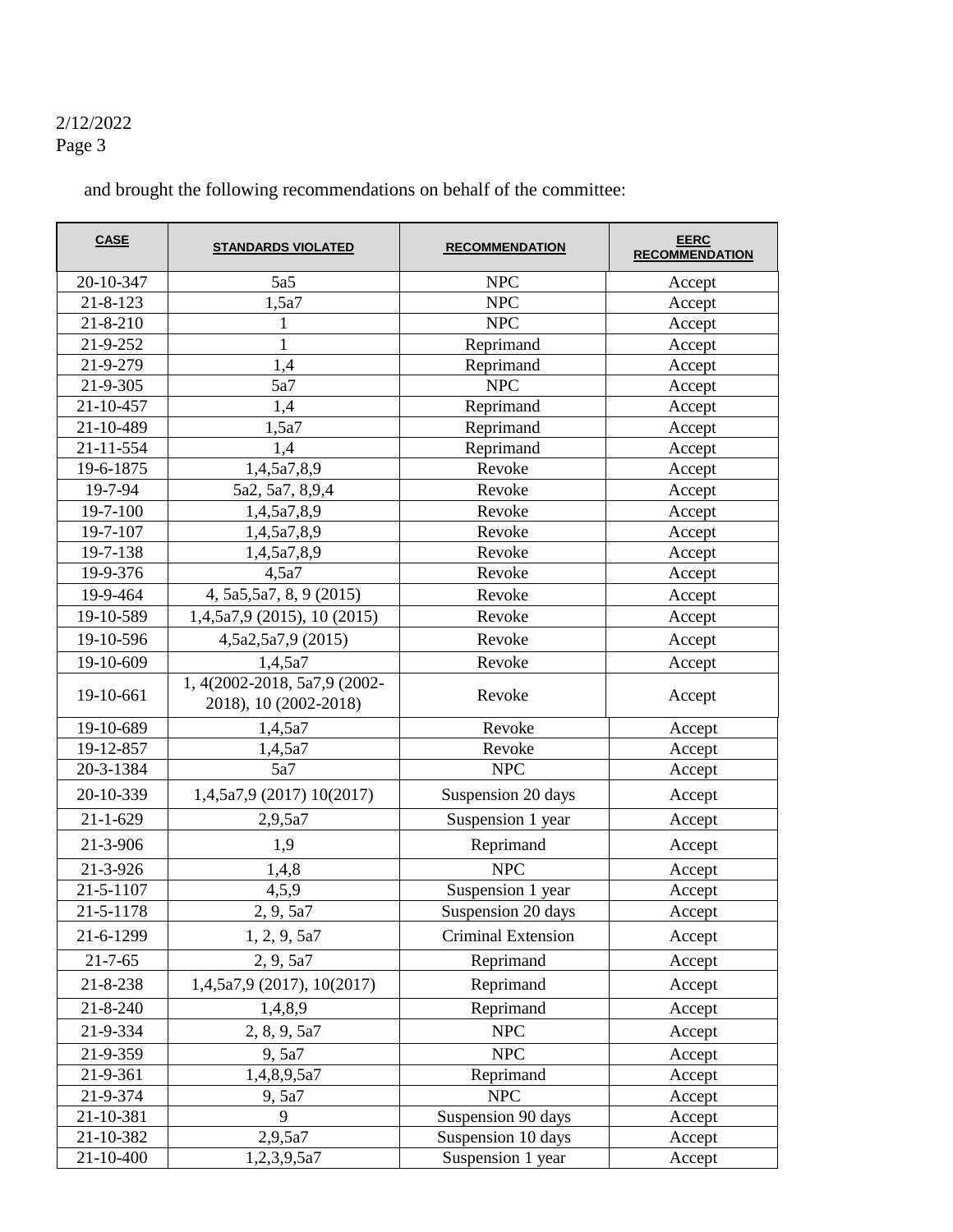| <b>CASE</b>     | <b>STANDARDS VIOLATED</b> | <b>RECOMMENDATION</b>     | <b>EERC</b><br><b>RECOMMENDATION</b> |
|-----------------|---------------------------|---------------------------|--------------------------------------|
| 21-10-402       | 3, 9, 5a7                 | Suspension 1 year         | Accept                               |
| $21 - 10 - 405$ | 2, 9, 5a7                 | Reprimand                 | Accept                               |
| $21 - 10 - 416$ | 2,4,9,5a7                 | <b>NPC</b>                | Accept                               |
| 21-10-427       | 3, 9, 5a7                 | Suspension 1 year         | Accept                               |
| 21-10-429       | 9                         | Suspension 90 Days        | Accept                               |
| $21 - 10 - 436$ | 4,9,5a7                   | Suspension 90 days        | Accept                               |
| 21-10-465       | 1,4                       | Reprimand                 | Accept                               |
| 21-10-486       | 9,5a7                     | Suspension 90 days        | Accept                               |
| $21 - 11 - 530$ | 1, 2, 9, 5a7              | <b>Criminal Extension</b> | Accept                               |
| $21 - 11 - 548$ | 1,4,8                     | <b>NPC</b>                | Accept                               |
| 21-11-570       | 9,5a7                     | Suspension 90 days        | Accept                               |

2. Dr. Perry reported that the Educator Ethics Review Committee reviewed 15 *Settlement Agreements* and brought the following recommendations on behalf of the Committee:

| <b>CASE</b>    | <b>SANCTION</b>    | <b>EERC</b><br><b>RECOMMENDATION</b> |
|----------------|--------------------|--------------------------------------|
| 20-10-403      | Reprimand          | Accept                               |
| $21 - 1 - 616$ | Reprimand          | Accept                               |
| $21 - 7 - 5$   | Reprimand          | Accept                               |
| $21 - 8 - 115$ | Reprimand          | Accept                               |
| $21 - 8 - 155$ | Reprimand          | Accept                               |
| $21 - 8 - 205$ | Reprimand          | Accept                               |
| 21-9-255       | Reprimand          | Accept                               |
| 21-9-277       | Reprimand          | Accept                               |
| 21-9-317       | Reprimand          | Accept                               |
| 21-9-355       | Reprimand          | Accept                               |
| 21-9-360       | Suspension 90 days | Accept                               |
| 21-10-385      | Reprimand          | Accept                               |
| 21-10-393      | Reprimand          | Accept                               |
| 21-10-409      | Suspension 2 years | Accept                               |
| 21-10-462      | Reprimand          | Accept                               |

3. Dr. Perry reported that the Educator Ethics Review Committee reviewed 10 *Negotiated Settlement Agreements* and brought the following recommendations on behalf of the Committee:

| <b>CASE</b>    | <b>NEGOTIATED</b><br><b>SANCTION</b> | <b>EERC</b><br><b>RECOMMENDATION</b> |
|----------------|--------------------------------------|--------------------------------------|
| 18-8-179       | <b>NPC</b>                           | Accept                               |
| 19-6-1889      | <b>NPC</b>                           | Accept                               |
| 20-1-994       | Reprimand                            | Accept                               |
| 20-4-1441      | <b>NPC</b>                           | Accept                               |
| $21 - 2 - 664$ | Suspension 1 year                    | Accept                               |
| $21 - 3 - 796$ | Reprimand                            | Accept                               |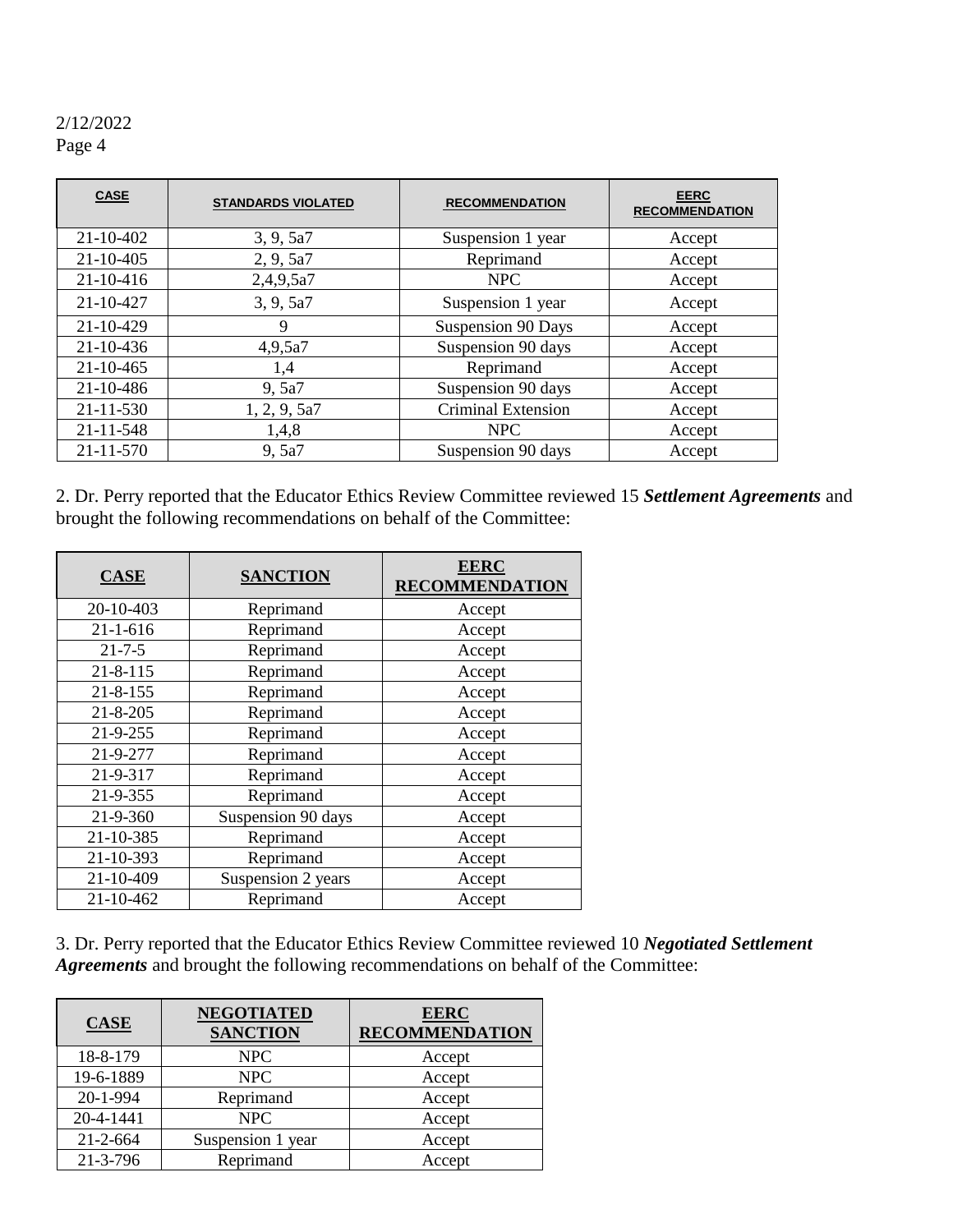| <b>CASE</b>    | <b>NEGOTIATED</b><br><b>SANCTION</b> | <b>EERC</b><br><b>RECOMMENDATION</b> |
|----------------|--------------------------------------|--------------------------------------|
| $21 - 3 - 806$ | Suspension 15 days                   | Accept                               |
| 21-3-871       | Suspension 30 days                   | Accept                               |
| 21-6-1267      | Suspension 30 days                   | Accept                               |
| $21 - 7 - 88$  | Reprimand                            | Accept                               |

## 4. **OTHER BUSINESS**

The Educator Ethics Review Committee recommended approval of the *Other Business Report* as follows:

| <b>CASE</b> | <b>FINDINGS OF FACTS</b>               | <b>EERC</b><br><b>RECOMMENDATION</b> |
|-------------|----------------------------------------|--------------------------------------|
| 21-9-291    | Failed to provide requested documents. | Hold New App                         |
| 21-9-299    | Failure to respond.                    | Hold New App                         |

5. The Educator Ethics Review Committee recommended approval of the *Preliminary Investigative Determination Report* consisting of 97 new complaints received during the months of December 2021 and January 2022.

## 6. **EXTENSIONS – PRELIMINARY INVESTIGATIVE DETERMINATIONS**

The Educator Ethics Review Committee recommended approval of the 50 *Extensions - Preliminary Investigative Determinations* consisting of the following:

| 21-12-635       | 21-12-649       | $21 - 12 - 656$ | 21-12-724       | $22 - 1 - 742$ | 22-1-749       | $22 - 1 - 756$ | $22 - 1 - 763$ |
|-----------------|-----------------|-----------------|-----------------|----------------|----------------|----------------|----------------|
| 21-12-636       | $21 - 12 - 650$ | 21-12-657       | 21-12-725       | $22 - 1 - 743$ | $22 - 1 - 750$ | 22-1-757       |                |
| 21-12-637       | $21 - 12 - 651$ | 21-12-719       | $21 - 12 - 726$ | $22 - 1 - 744$ | $22 - 1 - 751$ | 22-1-758       |                |
| 21-12-642       | $21 - 12 - 652$ | $21 - 12 - 720$ | 21-12-727       | $22 - 1 - 745$ | 22-1-752       | 22-1-759       |                |
| 21-12-643       | $21 - 12 - 653$ | 21-12-721       | 21-12-728       | $22 - 1 - 746$ | $22 - 1 - 753$ | $22 - 1 - 760$ |                |
| 21-12-644       | $21 - 12 - 654$ | 21-12-722       | 22-1-735        | $22 - 1 - 747$ | $22 - 1 - 754$ | $22 - 1 - 761$ |                |
| $21 - 12 - 645$ | $21 - 12 - 655$ | $21 - 12 - 723$ | $22 - 1 - 741$  | $22 - 1 - 748$ | $22 - 1 - 755$ | $22 - 1 - 762$ |                |

## 7. **EXTENSIONS - INVESTIGATIONS**

The Educator Ethics Review Committee recommended granting an *Investigative Extension* to the following 393 cases:

| <b>WRITTEN COMPLAINT EXTENSIONS</b> |           |               |           |                |               |                |           |
|-------------------------------------|-----------|---------------|-----------|----------------|---------------|----------------|-----------|
| 19-7-128                            | 20-3-1413 | $20 - 7 - 59$ | 20-11-418 | $21 - 3 - 903$ | 21-6-1295     | $21 - 8 - 222$ | 21-10-380 |
| 19-7-138                            | 20-3-1417 | 20-7-62       | 20-11-439 | 21-3-904       | 21-6-1298     | $21 - 8 - 226$ | 21-10-384 |
| 19-7-142                            | 20-4-1449 | 20-7-66       | 20-11-440 | 21-3-905       | 21-6-1316     | 21-8-237       | 21-10-389 |
| 19-7-154                            | 20-4-1450 | 20-7-67       | 20-11-478 | 21-3-906       | 21-6-1317     | 21-8-238       | 21-10-390 |
| 19-8-242                            | 20-4-1453 | $20 - 7 - 68$ | 20-11-479 | $21 - 3 - 920$ | 21-6-1325     | $21 - 8 - 240$ | 21-10-391 |
| 19-9-176                            | 20-4-1454 | $20 - 7 - 69$ | 20-11-493 | 21-3-926       | 21-6-1326     | $21 - 8 - 241$ | 21-10-392 |
| 19-9-464                            | 20-4-1455 | 20-7-70       | 20-11-498 | $21 - 3 - 928$ | 21-6-1333     | 21-8-279       | 21-10-395 |
| 19-9-488                            | 20-4-1464 | $20 - 7 - 75$ | 20-12-519 | 21-3-929       | 21-6-1341     | 21-9-253       | 21-10-396 |
| 19-10-534                           | 20-4-1465 | $20 - 7 - 83$ | 20-12-524 | 21-4-966       | $21 - 7 - 12$ | 21-9-263       | 21-10-406 |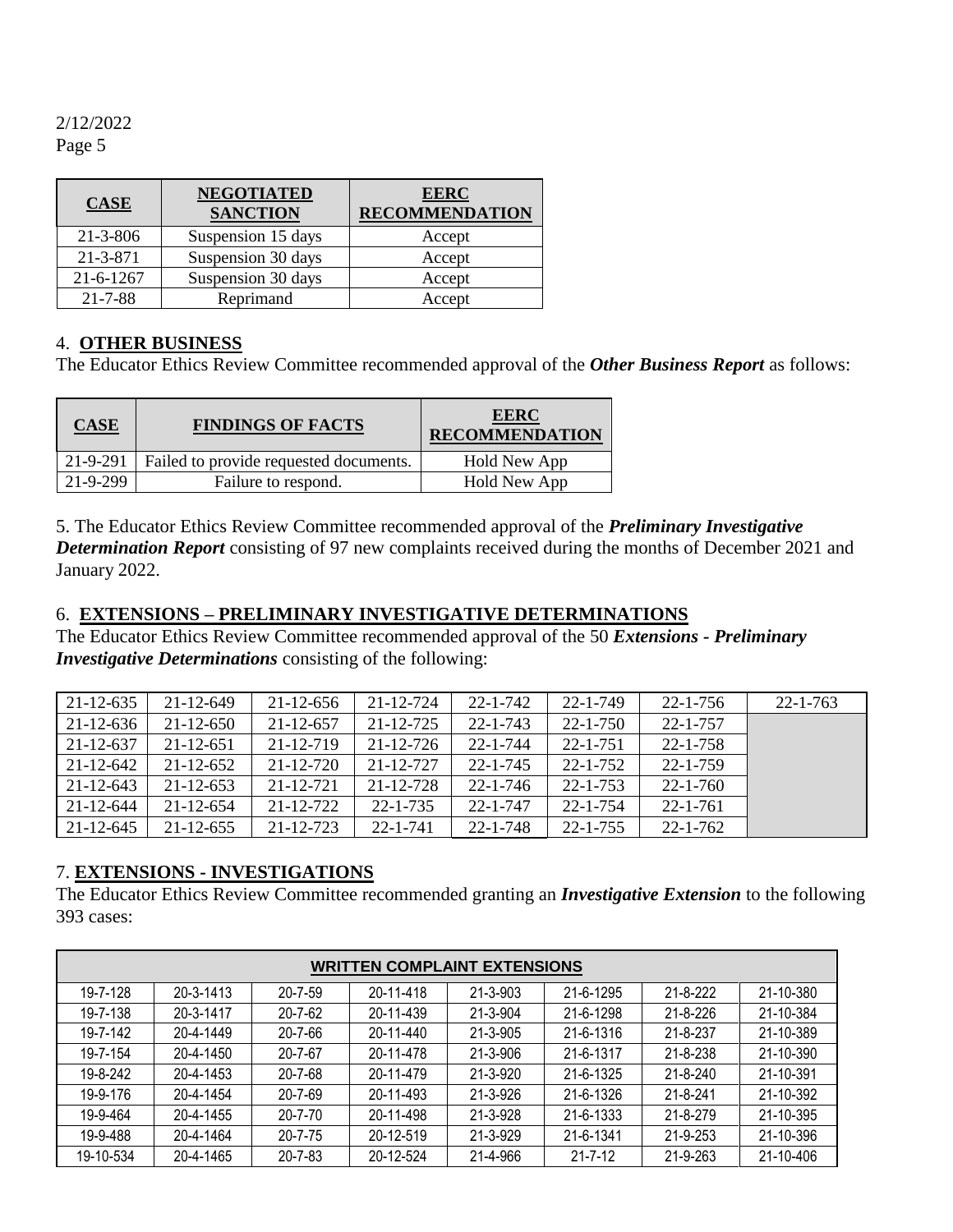# 2/12/2022

Page 6

|           | <b>WRITTEN COMPLAINT EXTENSIONS</b> |           |           |           |                |           |           |
|-----------|-------------------------------------|-----------|-----------|-----------|----------------|-----------|-----------|
| 19-10-609 | 20-4-1467                           | 20-7-94   | 20-12-541 | 21-4-969  | $21 - 7 - 16$  | 21-9-264  | 21-10-410 |
| 19-10-674 | 20-4-1468                           | 20-7-97   | 20-12-547 | 21-4-984  | $21 - 7 - 27$  | 21-9-274  | 21-10-411 |
| 19-10-683 | 20-4-1469                           | 20-7-98   | 20-12-551 | 21-4-986  | $21 - 7 - 30$  | 21-9-283  | 21-10-415 |
| 19-10-689 | 20-5-1488                           | 20-7-99   | 20-12-553 | 21-4-994  | $21 - 7 - 46$  | 21-9-288  | 21-10-417 |
| 19-11-800 | 20-5-1534                           | 20-7-100  | 20-12-558 | 21-4-1012 | $21 - 7 - 56$  | 21-9-289  | 21-10-418 |
| 19-12-800 | 20-5-1546                           | 20-7-104  | 21-1-605  | 21-4-1024 | $21 - 7 - 63$  | 21-9-290  | 21-10-419 |
| 19-12-857 | 20-5-1551                           | 20-8-117  | 21-1-610  | 21-4-1027 | $21 - 7 - 71$  | 21-9-291  | 21-10-420 |
| 20-1-1060 | 20-5-1556                           | 20-8-119  | 21-1-617  | 21-4-1031 | $21 - 7 - 73$  | 21-9-292  | 21-10-424 |
| 20-1-1062 | 20-5-1557                           | 20-8-150  | 21-1-619  | 21-4-1032 | $21 - 7 - 82$  | 21-9-293  | 21-10-425 |
| 20-1-1069 | 20-5-1558                           | 20-8-154  | 21-1-646  | 21-4-1034 | $21 - 7 - 84$  | 21-9-295  | 21-10-432 |
| 20-1-1080 | 20-5-1562                           | 20-8-177  | 21-2-661  | 21-5-1039 | $21 - 7 - 86$  | 21-9-298  | 21-10-438 |
| 20-1-1081 | 20-5-1567                           | 20-8-178  | 21-2-663  | 21-5-1041 | 21-7-98        | 21-9-299  | 21-10-439 |
| 20-1-1086 | 20-5-1571                           | 20-8-180  | 21-2-666  | 21-5-1042 | 21-8-104       | 21-9-300  | 21-10-440 |
| 20-1-1090 | 20-5-1572                           | 20-8-183  | 21-2-670  | 21-5-1046 | 21-8-116       | 21-9-301  | 21-10-442 |
| 20-1-1091 | 20-5-1575                           | 20-8-190  | 21-2-677  | 21-5-1052 | $21 - 8 - 118$ | 21-9-305  | 21-10-443 |
| 20-1-1096 | 20-5-1576                           | 20-8-191  | 21-2-679  | 21-5-1053 | 21-8-123       | 21-9-306  | 21-10-444 |
| 20-1-1103 | 20-5-1578                           | 20-8-193  | 21-2-686  | 21-5-1065 | 21-8-125       | 21-9-308  | 21-10-445 |
| 20-1-1105 | 20-5-1579                           | 20-8-195  | 21-2-687  | 21-5-1087 | 21-8-126       | 21-9-314  | 21-10-446 |
| 20-2-1178 | 20-5-1585                           | 20-8-196  | 21-2-695  | 21-5-1101 | 21-8-132       | 21-9-315  | 21-10-447 |
| 20-2-1179 | 20-5-1587                           | 20-8-201  | 21-2-698  | 21-5-1105 | $21 - 8 - 141$ | 21-9-318  | 21-10-448 |
| 20-2-1250 | 20-5-1590                           | 20-9-259  | 21-2-709  | 21-5-1106 | $21 - 8 - 150$ | 21-9-319  | 21-10-449 |
| 20-2-1254 | 20-5-1594                           | 20-9-261  | 21-2-744  | 21-5-1111 | $21 - 8 - 151$ | 21-9-320  | 21-10-457 |
| 20-2-1261 | 20-5-1597                           | 20-10-323 | 21-2-745  | 21-5-1112 | 21-8-152       | 21-9-321  | 21-10-459 |
| 20-3-1313 | 20-5-1601                           | 20-10-336 | 21-2-748  | 21-5-1113 | 21-8-153       | 21-9-329  | 21-10-460 |
| 20-3-1315 | 20-5-1602                           | 20-10-337 | 21-2-751  | 21-5-1114 | 21-8-154       | 21-9-331  | 21-10-461 |
| 20-3-1316 | 20-6-1675                           | 20-10-338 | 21-2-756  | 21-5-1117 | 21-8-158       | 21-9-338  | 21-10-463 |
| 20-3-1318 | 20-6-1692                           | 20-10-339 | 21-2-771  | 21-5-1124 | 21-8-166       | 21-9-340  | 21-10-465 |
| 20-3-1319 | 20-6-1695                           | 20-10-340 | 21-3-785  | 21-5-1135 | 21-8-178       | 21-9-341  | 21-10-470 |
| 20-3-1321 | 20-6-1698                           | 20-10-341 | 21-3-786  | 21-5-1174 | 21-8-182       | 21-9-342  | 21-10-471 |
| 20-3-1322 | 20-6-1702                           | 20-10-346 | 21-3-794  | 21-5-1185 | 21-8-186       | 21-9-347  | 21-10-475 |
| 20-3-1325 | 20-6-1705                           | 20-10-347 | 21-3-795  | 21-5-1188 | $21 - 8 - 190$ | 21-9-348  | 21-10-489 |
| 20-3-1326 | 20-6-1706                           | 20-10-352 | 21-3-808  | 21-5-1190 | 21-8-193       | 21-9-351  | 21-10-490 |
| 20-3-1330 | 20-6-1707                           | 20-10-353 | 21-3-815  | 21-6-1203 | 21-8-194       | 21-9-357  | 21-10-508 |
| 20-3-1331 | 20-6-1719                           | 20-10-357 | 21-3-822  | 21-6-1216 | 21-8-195       | 21-9-358  | 21-10-510 |
| 20-3-1335 | 20-6-1722                           | 20-10-360 | 21-3-827  | 21-6-1229 | 21-8-198       | 21-9-365  |           |
| 20-3-1338 | $20 - 7 - 41$                       | 20-10-364 | 21-3-832  | 21-6-1235 | 21-8-210       | 21-9-366  |           |
| 20-3-1379 | $20 - 7 - 45$                       | 20-10-396 | 21-3-836  | 21-6-1236 | 21-8-211       | 21-9-367  |           |
| 20-3-1384 | 20-7-46                             | 20-10-397 | 21-3-879  | 21-6-1241 | 21-8-212       | 21-9-368  |           |
| 20-3-1386 | 20-7-48                             | 20-10-402 | 21-3-883  | 21-6-1261 | 21-8-213       | 21-9-369  |           |
| 20-3-1387 | 20-7-54                             | 20-10-404 | 21-3-887  | 21-6-1280 | 21-8-215       | 21-10-375 |           |
| 20-3-1411 | 20-7-57                             | 20-10-406 | 21-3-892  | 21-6-1292 | 21-8-216       | 21-10-379 |           |

# 8. **APPLICATIONS FOR CERTIFICATION REPORT**

The Educator Ethics Review Committee recommended to approve a no probable cause determination on 14 cases reflected on the *Applications for Certification Report*.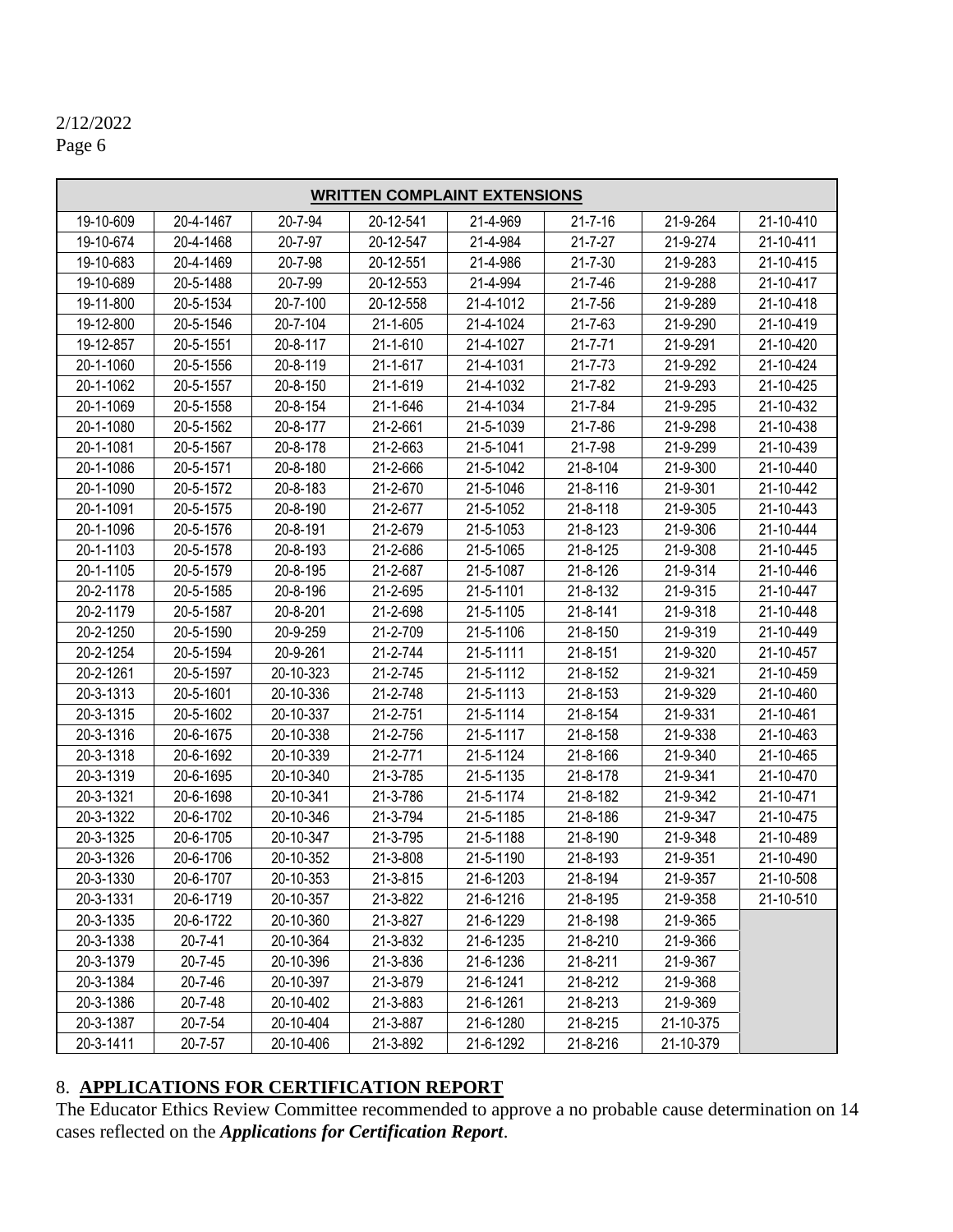## 9. **FINAL DECISIONS BY OPERATION OF LAW**

The Commission reviewed the report, which advised of 6 cases now closed without an appeal for a hearing before an Administrative Law Judge.

## 10. **FINAL DECISIONS RENDERED BY AN ADMINISTRATIVE LAW JUDGE**

The Educator Ethics Review Committee recommended to accept the ALJ's sanction on the following:

| $\overline{\text{CASE}}$ | <b>ORIGINAL</b><br><b>SANCTION</b> | <b>ALJ SANCTION</b> | <b>EERC</b><br><b>RECOMMEND</b> |
|--------------------------|------------------------------------|---------------------|---------------------------------|
| 18-2-1024                | Suspension 90 days                 | Suspension 90 days  | Accept                          |
| 19-10-622                | Denial                             | Denial              | Accept                          |
| $20 - 2 - 1167$          | Suspension 20 days                 | NPC                 | Accept                          |

Chair Sirmans called for approval of the Educator Ethics Review committee report as presented by Dr. Franklin Perry.

## **PSC ACTION**: Approved

Abstentions: Jeanine Bunn PID-21-12-711, Dr. Steve Barker PCA-21-8-210, Jordan Frobos PID-21-12-627, Dr. Franklin Perry PID-21-12-651, PCEs-21-9-359, 21-9-374

#### **B. Educator Preparation Standing Committee**

Committee Chair, Dr. Holley Roberts, presented the report of the Educator Preparation Standing Committee.

- 1. Abraham Baldwin College The committee recommends Continuing Approval with Conditions for the EPP, and the following programs reviewed during the Fall 2021 Continuing Approval Review.
	- Agriculture Education (6-12) [Baccalaureate degree; Certification only]
	- Agriculture Education (P-5) Endorsement

The Committee recommends the submission of a progress report due October 14, 2022.

- 2. Brewton Parker College As a result of satisfactory progress indicated in the October 23, 2021, progress report, the Committee recommends the removal of the stipulation in Standard 5.4, and the removal of the areas for improvement (AFIs) in the following standards:
	- Standard 2.1
	- Standard 2.2
	- Standard 5.5

As a result of incremental progress indicated in the October 23, 2021, progress report, the Committee makes the following recommendations.

- The AFIs remain in Standard 4.1 and Standard 5.2.
- The Stipulation in Standard 5.3 be reclassified as an AFI, and
- That Standard 5 be reclassified from Not Met to Met for the EPP.

As a result of incremental progress, the Committee recommends changing the EPP approval status from Continuing Approval with Conditions to Continuing Approval.

In addition, the Committee recommends the submission of a progress report addressing the remaining and reclassified AFIs. The progress report should provide evidence for how the EPP will establish and assure inter-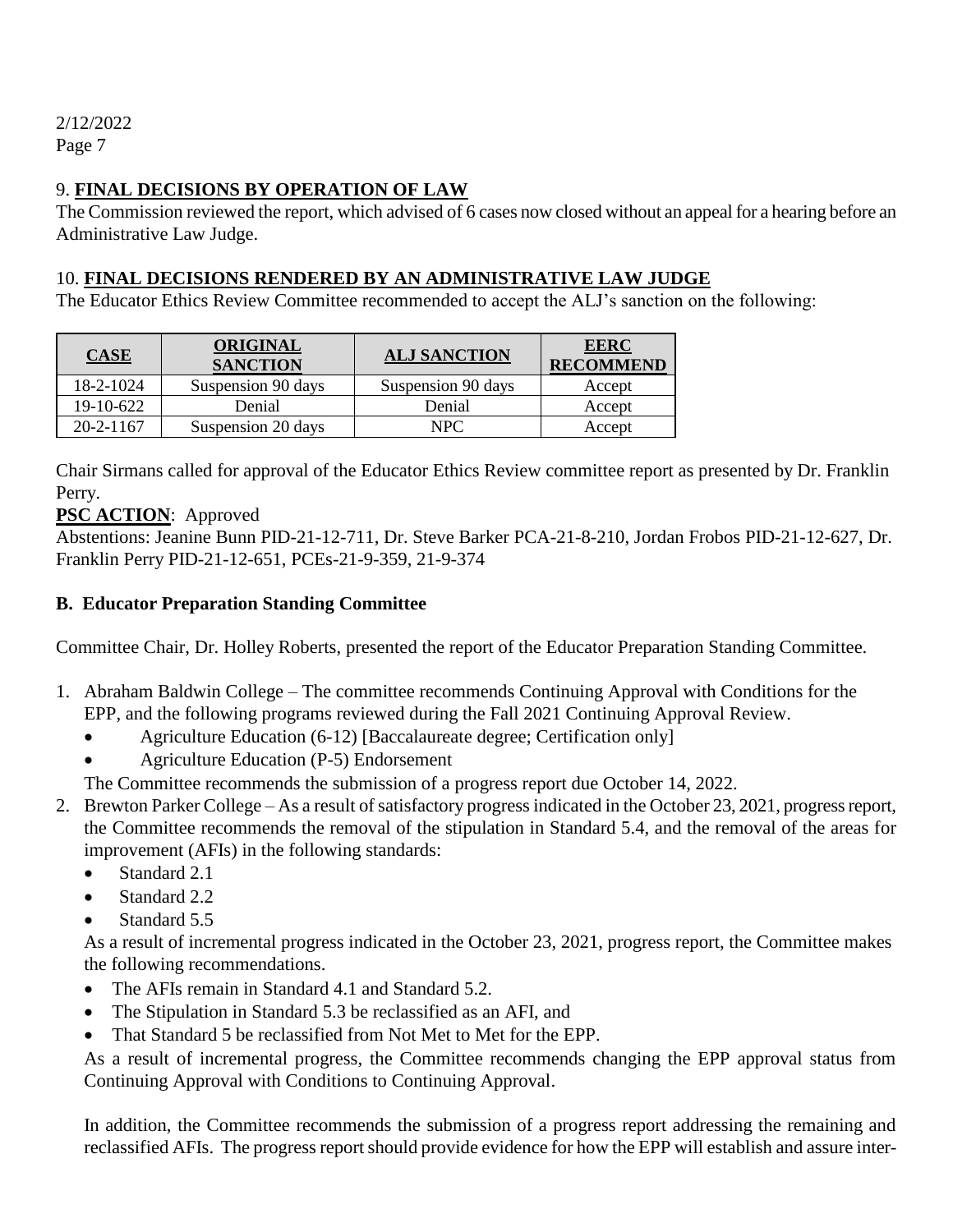rater reliability for EPP-level assessments. The progress report should include a description of the assessment, and include evidence for how the EPP is approaching reliability and consensus among raters. The Committee recommends the submission of a progress report due October 31, 2022.

- 3. Georgia Southern University The Committee recommends Continuing Approval for the EPP, and the following programs reviewed during the Fall 2021 Continuing Approval Review.
	- Georgia Southern University  $(EPP)$
	- Art (P-12); [Baccalaureate degree; Certification-only]
	- Autism Endorsement
	- Biology (6-12); [Baccalaureate degree; Certification-only; Master's of Arts in Teaching degree]
	- Birth through Kindergarten (B-K); [Baccalaureate degree; Certification-only]
	- Broad Field Science (6-12); [Certification-only; Master's of Arts in Teaching degree]
	- Chemistry (6-12); [Baccalaureate degree; Certification-only; Master's of Arts in Teaching degree]
	- Curriculum and Instruction M.Ed. (P-12); [Master's degree]
	- Economics Education (6-12); [Certification-only; Master's of Arts in Teaching degree]
	- Educational Leadership Tier I (P-12); [Certification-only; Master's degree]
	- Elementary Education (P-5); [Baccalaureate degree; Certification-only; Master's of Arts in Teaching degree]
	- English (6-12); [Baccalaureate degree; Certification-only; Master's of Arts in Teaching degree]
	- English to Speakers of Other Languages (ESOL) [Endorsement]
	- Geography (6-12); [Certification-only; Master's of Arts in Teaching degree]
	- Gifted In-Field Education Endorsement
	- Health and Physical Education (P-12); [Baccalaureate degree; Certification-only; Master's of Arts in Teaching degree]
	- History (6-12); [Baccalaureate degree; Certification-only; Master's of Arts in Teaching degree]
	- Instructional Technology (P-12); [Certification-only; Master's degree; Education Specialist degree]
	- Mathematics (6-12); [Baccalaureate degree; Certification-only; Master's of Arts in Teaching degree]
	- Media Specialist (P-12); [Certification-only; Master's degree]
	- Middle Grades (4-8) Language arts, Math, Science, Social science [Baccalaureate degree; Certification-only; Master's of Arts in Teaching degree]
	- Music (P-12); [Baccalaureate degree]
	- Online Teaching and Learning Endorsement
	- PBIS Endorsement
	- Physics (6-12); [Baccalaureate degree; Certification-only; Master's of Arts in Teaching degree]
	- Political Science (6-12); [Certification-only; Master's of Arts in Teaching degree]
	- Reading Endorsement
	- School Counselor (P-12); [Certification-only; Master's degree]
	- School Psychology (P-12); [Education Specialist degree]
	- Spanish (P-12); [Certification-only; Master's of Arts in Teaching degree]
	- Special Education General Curriculum/Elementary Education (P-5); [Baccalaureate degree; Certification-only]
	- Speech & Language Pathology (P-12); [Master's degree]
- 4. Mercer University The Committee recommends Continuing Approval for the following Educational Leadership programs reviewed during the Fall 2021 First Continuing Approval Review.